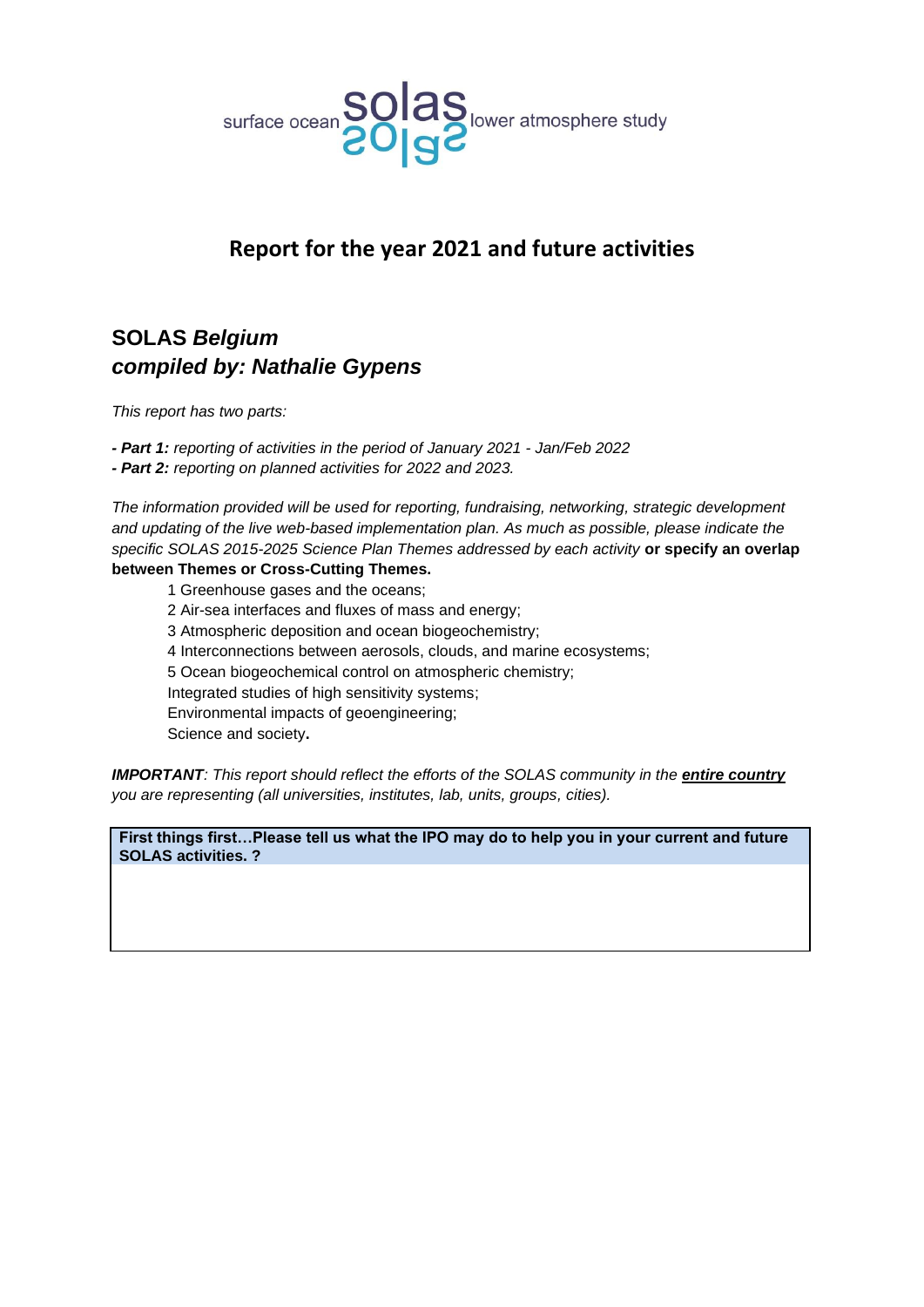### **PART 1 - Activities from January 2021 to Jan/Feb 2022**

**1. Scientific highlight**

#### **Half of global methane emissions come from aquatic ecosystems**

Methane plays a major role in controlling the Earth's climate. But methane concentrations in the atmosphere today are 150% higher than before the industrial revolution. Rosentreter et al. (2021) showed as much as half of global methane emissions come from aquatic ecosystems. This includes natural, human-created and human-impacted aquatic ecosystems — from flooded rice paddies and aquaculture ponds to wetlands, lakes and salt marshes. Rosentreter et al. (2021) looked at inland, coastal and oceanic ecosystems around the world. We found the combined emissions of natural, impacted and human-made aquatic ecosystems are highly variable, but may contribute 41% to 53% of total methane emissions globally. In fact, these combined emissions are a larger source of methane than direct anthropogenic methane sources, such as cows, landfill and waste, and coal mining. This knowledge is important because it can help inform new monitoring and measurements to distinguish where and how methane emissions are produced. Rosentreter et al. (2021) also found methane emissions from impacted, polluted and human-made aquatic ecosystems are higher than from more natural sites.

For example, fertiliser runoff from agriculture creates nutrient-rich lakes and reservoirs, which releases more methane than nutrient-poor (oligotrophic) lakes and reservoirs. Similarly, rivers polluted with nutrients also have increased methane emissions.



**Figure:** Inland water and coastal ocean areal methane fluxes. The violin plots include box plots showing median, lower (Q1) and upper (Q3) quartiles and 1.5 times the length of the interquartile range of methane fluxes from streams and rivers, lakes, reservoirs, aquaculture ponds (coastal and freshwater), estuaries, mangroves, salt marshes, seagrasses, tidal flats and continental shelves.

**Citation:** Rosentreter JA, AV Borges, PA Raymond, BR Deemer, MA Holgerson, CM Duarte, S Liu, C Song, GH Allen, J Melack, B Poulter, D Olefeldt, TI Battin, BD Eyre (2021) Half of global methane emissions come from highly variable aquatic ecosystem sources, Nature Geoscience, 14, 225-230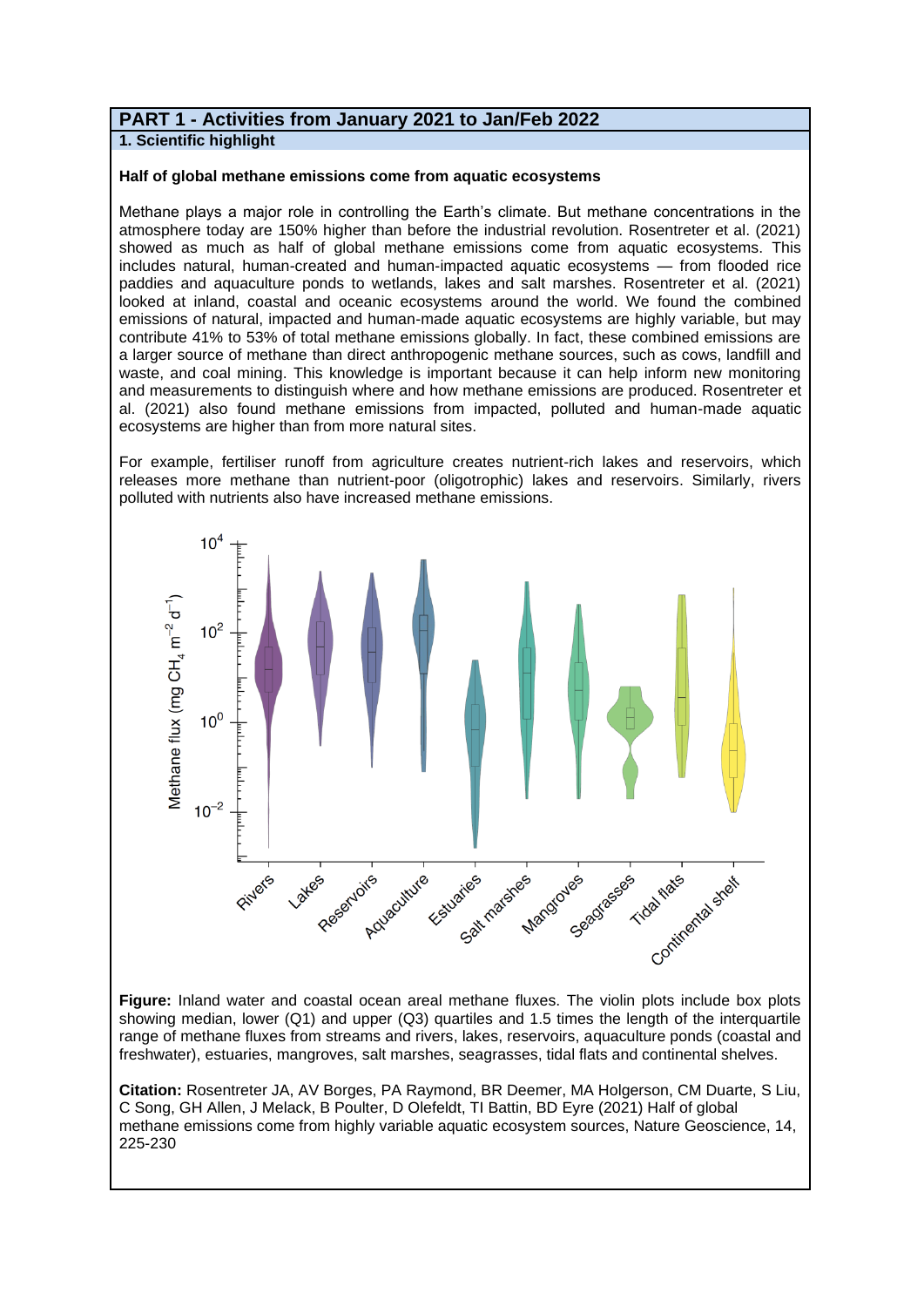#### **The coastal carbon cycle through a global ocean circulation model**

The global ocean biogeochemistry model HAMburg Ocean Carbon Cycle was enhanced by explicitly representing riverine loads of carbon and nutrients, as well as improving the representation of organic matter dynamics in the coastal ocean. The resulting simulations reveal a relatively short globally averaged shelf water residence time (RT) of 12–17 months, which induces primarily through outer shelf regions with large oceanic inflows. This promotes an efficient offshore transport of terrestrial and marine organic carbon (0.44 PgCyr<sup>-1</sup>) and a dissolved inorganic carbon sink from the organic cycling of carbon on the global shelf (net ecosystem productivity [NEP] equal to +0.20 PgCyr<sup>-1</sup>). In turn, this autotrophic state of continental shelves contributes to a weak global preindustrial sink of atmospheric  $CO<sub>2</sub>$  (0.04 PgCyr<sup>-1</sup>), dominated by extensive regions with large oceanic inflows and positive NEPs. The contemporary global shelf CO<sub>2</sub> uptake of 0.15 PgCyr-1 furthermore suggests that the anthropogenic  $CO<sub>2</sub>$  uptake (0.11 PgCyr<sup>-1</sup>) on the global continental shelf is less efficient than that of the open ocean.





**Figure:** (a) Preindustrial continental shelf air-sea CO2 exchange (FCO<sub>2</sub>), (b) anthropogenic FCO<sub>2</sub> estimated by calculating the FCO<sub>2</sub> trend over the 1800–2015 period and multiplying the trend by the total amount of simulation years. A positive  $CO<sub>2</sub>$  flux represents a flux from the ocean to atmosphere.

Using the same model, we also performed a series of simulations to quantify the effects of (1) increasing atmospheric  $CO<sub>2</sub>$  levels, (2) a changing physical climate and (3) alterations in inputs of terrigenous P and N on marine carbon cycling over the 1905–2010 period. Our simulations reveal that increased terrigenous nutrient inputs are the largest driver of change for the  $CO<sub>2</sub>$  uptake at the regional scale in the coastal ocean and enhance its global  $CO<sub>2</sub>$  uptake by 0.02 PgCyr<sup>-1</sup>.

#### **Citation:**

Lacroix F., Ilyina T., Laruelle G.G. and Regnier P. (2021) Reconstructing the preindustrial coastal Carbon cycle through a global ocean circulation model: Was the global continental shelf already both autotrophic and a CO2 sink? Global Biogeochemical Cycles, 35 (2), doi: 10.1029/2020GB006603.

Lacroix F., Ilyina T., Mathis M., Laruelle G.G. and Regnier P. (2021) Historical increases in landderived nutrient inputs may alleviate effects of a changing physical climate on the oceanic carbon cycle. Global Change Biology 27(21), 5491-5513, doi: 10.1111/gcb.15822.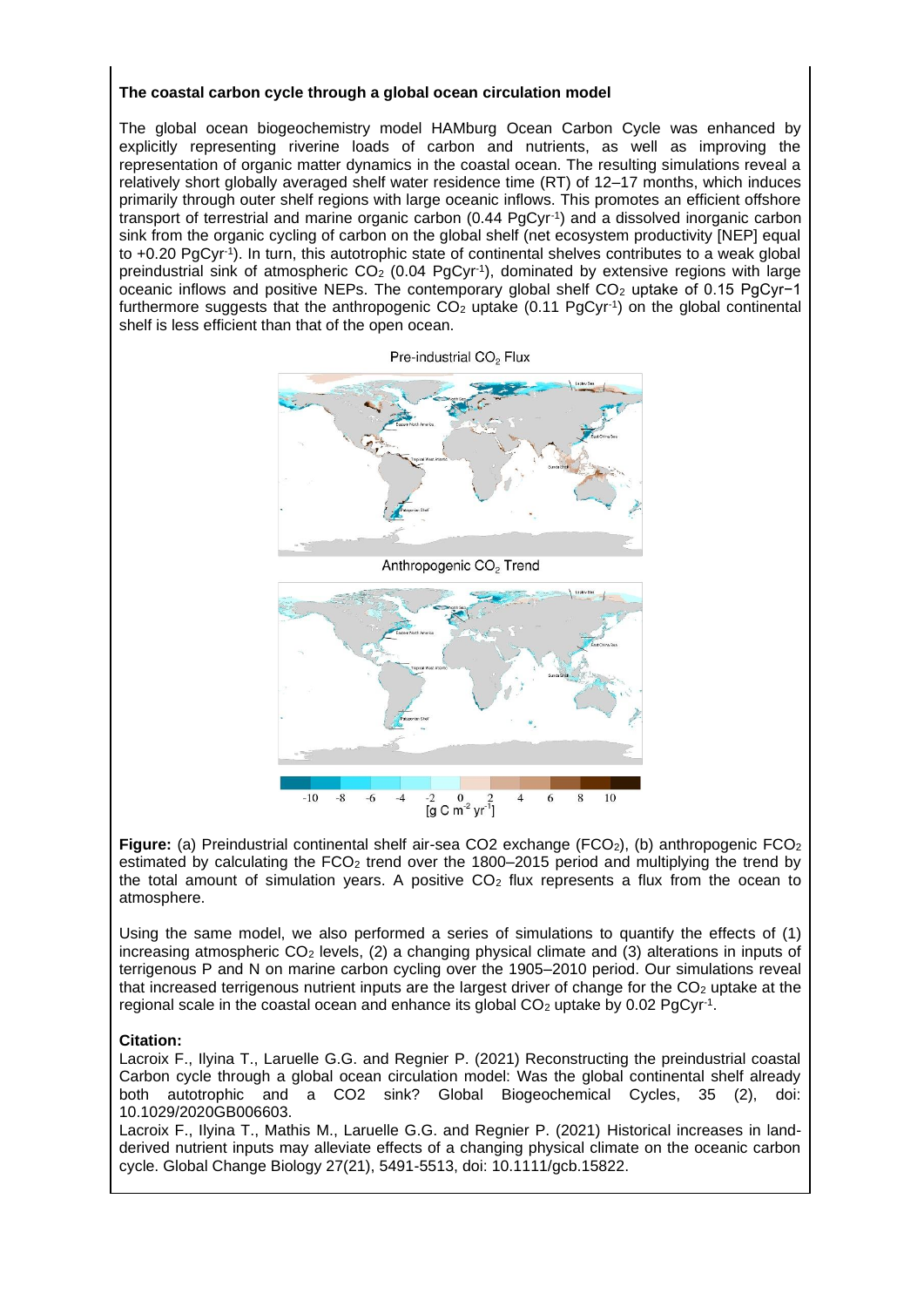#### **Microbial biofilm to explain paradox observed in highly productive sea ice**

A paradox is commonly observed in productive sea ice in which an accumulation in macro-nutrients (i.e., nitrate and phosphate) coincides with an accumulation of biomass. This paradox requires a new conceptual understanding of the biogeochemical processes operating in sea ice. we investigate This paradox has been investigated at three time series in Antarctic landfast sea ice, in which massive algal blooms are reported (with particulate organic carbon concentrations up to  $3000$  µmol  $\lfloor$ <sup>1</sup>) and with bulk nutrient concentrations exceeding seawater values up to 3 times for nitrate and up to 19 times for phosphate. Using a NPZD model approach, the presence of the microbial biofilm as a working explanation has been propose for this paradox. By creating microenvironments with distinct biogeochemical dynamics, as well as favouring nutrient adsorption onto decaying embedded organic matter, the biofilm allows the accumulation of the remineralization products (i.e., nutrients) in proximity of the sympagic community. In addition to provide a substrate that allow the sympagic community to grow attached to sea ice and to modify the intrinsic physicalchemical properties of the ice, the biofilm is suggested to play a role on the flux of matter and energy in this environment.

A schematic of the temporal evolution of the biofilm is shown below. In an early stage, the biofilm is thin and diffusive transport of metabolic substrates and products is fast. As the biofilm grows, diffusion can no longer bring substrates to the deeper layers. In these deeper layers, algal growth will cease, and cells will die. When the generation of metabolic products from respiration exceeds the loss by diffusion through the biofilm, nitrate can start accumulating and lead to the accumulation of nitrate observed at the bottom of highly productive sea ice. If the heterotrophic respiration in the biofilm is large enough, oxygen can even be depleted. In case the diffusion of oxygen from the seawater and brines is insufficient, anoxic zones could appear in areas with strong respiration.



**Figure:** A temporal evolution of a biofilm can explain the localisation of different zones due to chemical heterogeneity. a Early in the season the biofilm is thin and substrates can diffuse deep into the film before being consumed. b As the season proceeds, the biofilm thickness increases and substrates can no longer penetrate full depth, algae in the deeper layers will start dying and a heterotrophic microbial community is established. C A strong recycling can consume all the oxygen in the deepest layer of the biofilm. If diffusion of additional oxygen into this layer is slow compared to remineralisation, this might result in anoxic zones in the deepest parts of the biofilm.

**Citation:** Roukaerts, A., F. Deman, F. Van der Linden, G. Carnat, A. Bratkic, S. Moreau, D. Lannuzel, F. Dehairs, B. Delille, J.-L. Tison, and F. Fripiat (2021). The biogeochemical role of a microbial biofilm in sea ice: Antarctic landfast sea ice as a case study. Elementa: Science of the Anthropocene 9(1):00134. doi:10.10525/elementa.2020.00134.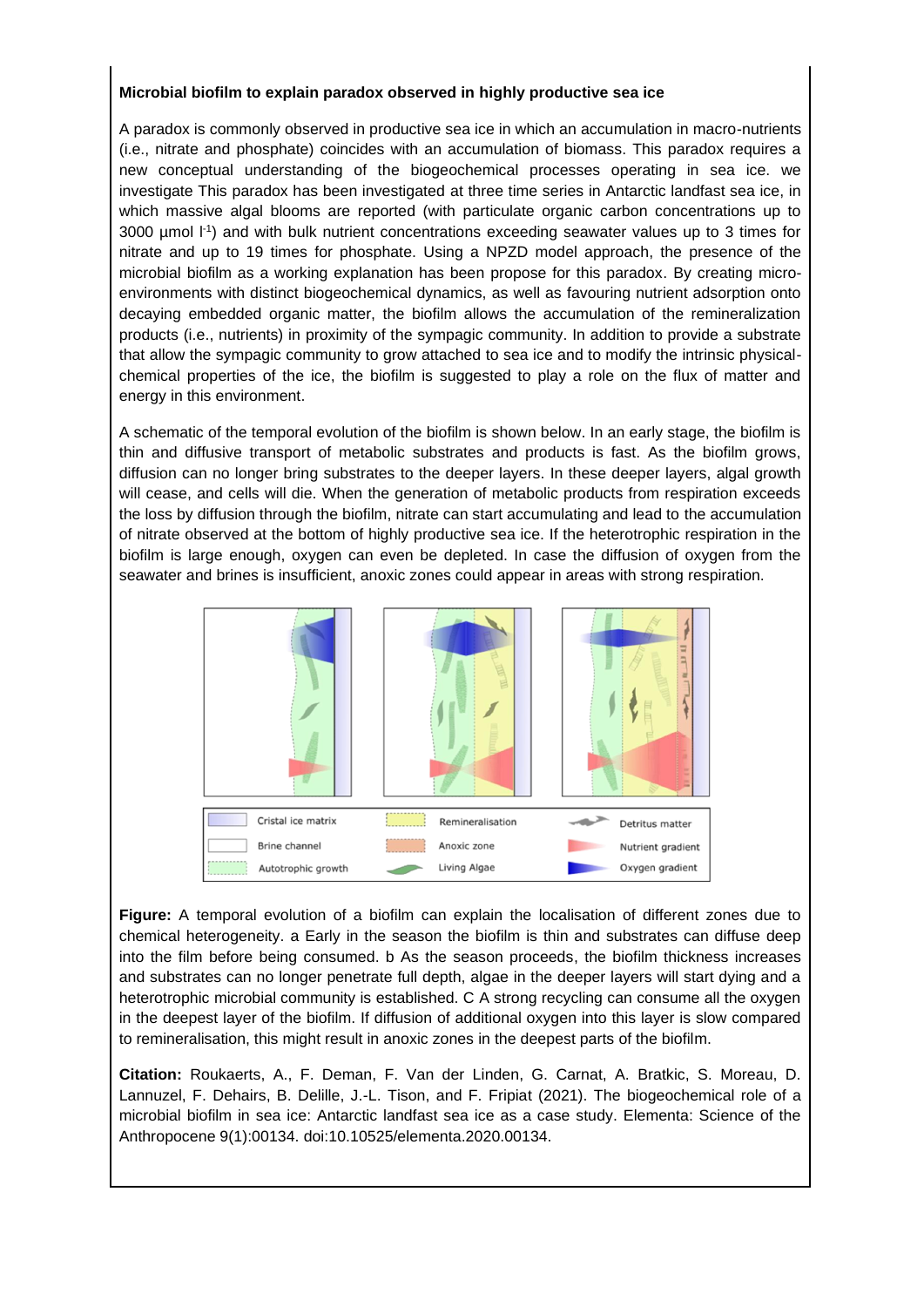**2. Activities/main accomplishments in 2021 (e.g., projects; field campaigns; workshops and conferences; model and data intercomparisons; capacity building; international collaborations; contributions to int. assessments such as IPCC; collaborations with social sciences, humanities, medicine, economics and/or arts; interactions with policy makers, companies, and/or journalists and media).**

17-19 Aug. 2021:Annual BEPSII and ECV-Ice meeting (Bruno Delille and François Fripiat as coorganizer), online; ECV-Ice (SCOR working group) and BEPSII (SOLAS, SCAR and CLICsupported research community)

20 Jan 2022: Kick-off meeting of Ice2Clouds, online, new SCOR working group (Bruno Delille and François Fripiat) on ": Coupling of ocean-ice-atmosphere processes from sea-ice biogeochemistry to aerosols and clouds".

**3. List SOLAS-related publications published in 2021 (only PUBLISHED articles). If any, please also list weblinks to models, datasets, products, etc.** 

- Belliard J-P, S Hernandez, S Temmerman, RH Suello, LE Dominguez-Granda, AM Rosado-Moncayo, JA Ramos-Veliz, RN Parra-Narera, KP Ramirez, G Govers, **AV Borges** & **S Bouillon** (2022) Carbon dynamics and  $CO<sub>2</sub>$  and  $CH<sub>4</sub>$  exchange in the mangrove dominated Guayas river delta, Ecuador, Estuarine, Coastal and Shelf Science, <https://doi.org/10.1016/j.ecss.2022.107766>
- Campbell, K., I. Matero, C. Bellas, T. Turpin-Jelfs, P. Anhaus, M. Graeve, **F. Fripiat**, M. Tranter, J.C. Landy, P. Sanchez-Baracaldo, E. Leu, C. Katlein, C.J. Mundy, S. Rysgaard, L. Tedesco, C. Haas, and M. Nicolaus (2021). Monitoring a changing Arctic: Recent advancements in the study of sea ice microbial communities. Ambio 51, 318-332.
- **Champenois W** & **AV Borges** (2021) Net community metabolism of a Posidonia oceanica meadow, Limnology and Oceanography, 66, 2126–2140,<https://doi.org/10.1002/lno.11724>
- Deman, F., D. Fonseca-Batista, A. Roukaerts, M.I. Garcia-Ibanez, E. Le Roy, E.P.D.N. Thilakarathne, **M. Elskens, F. Dehairs**, and **F. Fripiat** (2021). Nitrate supply routes and impact of internal cycling in the North Atlantic Ocean inferred from nitrate isotopic composition. Global Biogeochemical Cycles 35, doi:10.1029/2020GB006887.
- Farmer, J.R., D.M. Sigman, J. Granger, O.M. Underwood, **F. Fripiat**, T.M. Cronin, A. Martinez-Garcia, and G.H. Haug (2021). Arctic Ocean stratification set by sea level and freshwater inputs since the last ice age. Nature Geoscience 14, 684-689.
- Fay A. R., Gregor L., Landschützer P., McKinley G. A., Gruber N., Gehlen M., Iida Y., **Laruelle G**. G., Rödenbeck C., **Roobaert A.** and Zeng J. (2021) SeaFlux: harmonization of air–sea CO<sub>2</sub> fluxes from surface pCO2 data products using a standardized approach. Earth Syst. Sci. Data, 13, 4693–4710, doi: 10.5194/essd-13-4693-2021.
- **Fripiat, F.**, A. Martinez-Garcia, D. Marconi, S.E. Fawcett, S. Kopf, V.H. Luu, P.A. Rafter, R. Zhang, D.M. Sigman, and G.H. Haug (2021). Nitrogen isotopic constraints on nutrient transport to the upper ocean. Nature Geoscience 14, 855-861.
- Geilfus N.-X, K.M. Munson, E. Eronen-Rasimus, H. Kaartokalli, M. Lemes, F. Wang, S. Rysgaard, **B. Delille**, 2021, Landfast sea ice in the Bothnian Bay (Baltic Sea) as a temporary storage compartment for greenhouse gases, 9(1):00028, Elementa doi.org/10.1525/elementa.2021.00028
- Jacques, C., **C.J. Sapart, F. Fripiat, G. Carnat**, **J. Zhou, B. Delille**, T. Röckmann, C. Van der Veen, H. Nieman, and **J.-L. Tison** (2021). Sources and sinks of methane in sea ice: insights from stable isotopes. Elementa: Science of the Anthropocene 9(1), 00167. doi:10.1525/elementa.2020.00167.
- Lacroix F., Ilyina T., **Laruelle G.G**. and **Regnier P.** (2021) Reconstructing the preindustrial coastal Carbon cycle through a global ocean circulation model: Was the global continental shelf already both autotrophic and a CO<sub>2</sub> sink? Global Biogeochemical Cycles, 35 (2), doi: 10.1029/2020GB006603.

Lacroix F., Ilyina T., Mathis M., **Laruelle G.G.** and **Regnier P**. (2021) Historical increases in land-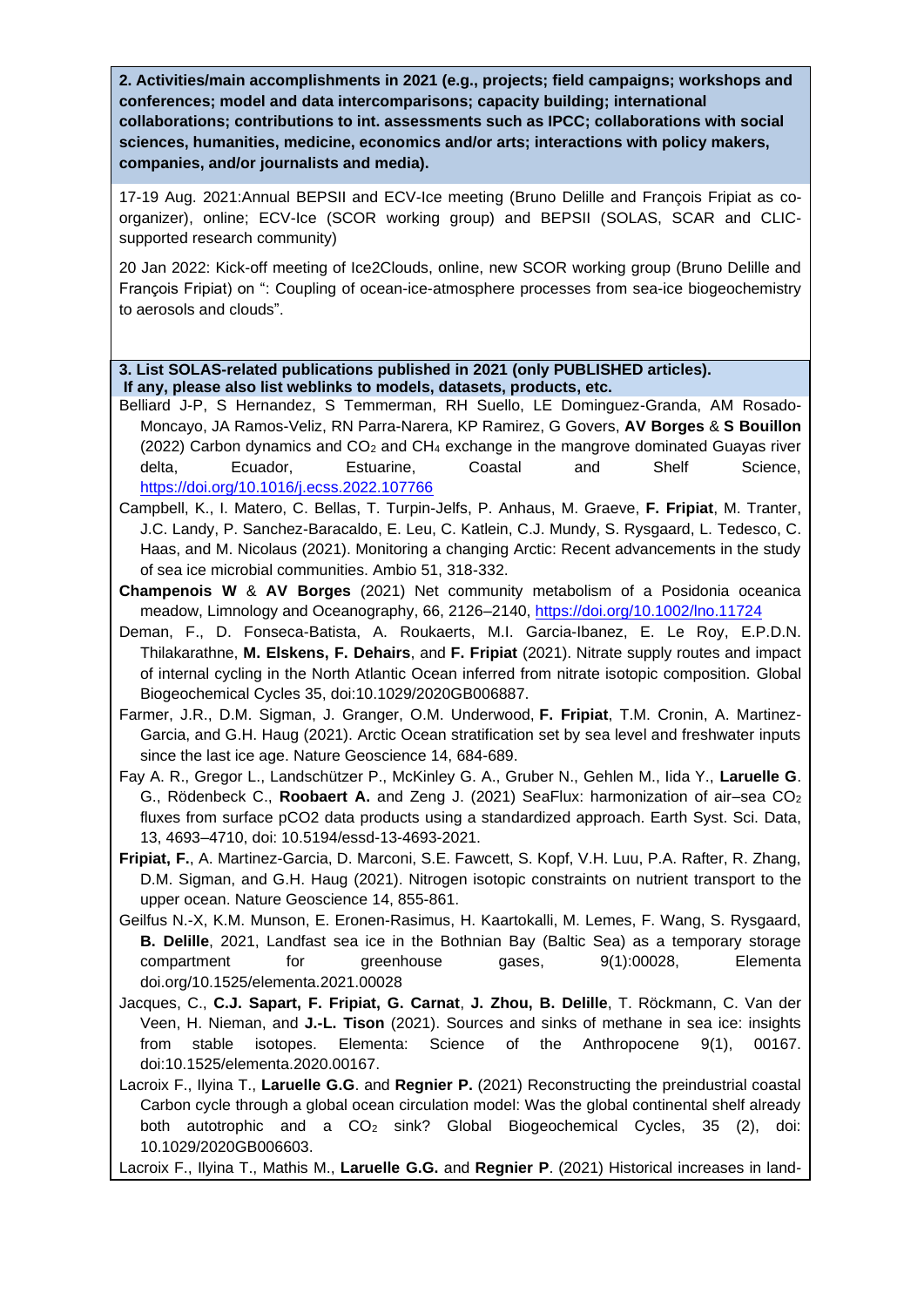derived nutrient inputs may alleviate effects of a changing physical climate on the oceanic carbon cycle. Global Change Biology 27(21), 5491-5513, doi: 10.1111/gcb.15822.

- Ricour, F., **A. Capet**, F. D'Ortenzio, **B. Delille, M. Grégoire**, 2021. Dynamics of the deep chlorophyll maximum in the Black Sea as depicted by BGC-Argo floats. Biogeosciences 18, 755–774. doi:10.5194/bg-18-755-2021
- Rosentreter JA, **AV Borges**, PA Raymond, BR Deemer, MA Holgerson, CM Duarte, S Liu, C Song, GH Allen, J Melack, B Poulter, D Olefeldt, TI Battin, BD Eyre (2021) Half of global methane emissions come from highly variable aquatic ecosystem sources, Nature Geoscience, 14, 225- 230<https://doi.org/10.1038/s41561-021-00715-2>
- Roukaerts, A., F. Deman, F. Van der Linden, **G. Carnat**, A. Bratkic, S. Moreau, D. Lannuzel, F. **Dehairs, B. Delille, J.-L. Tison**, and **F. Fripiat** (2021). The biogeochemical role of a microbial biofilm in sea ice: Antarctic landfast sea ice as a case study. Elementa: Science of the Anthropocene 9(1):00134. doi:10.10525/elementa.2020.00134.
- **Royer C, AV Borges, Lapeyra Martin J**, & **N Gypens** (2021) Drivers of the variability of dimethylsulfonioproprionate (DMSP) and dimethylsulfoxide (DMSO) in the Southern North Sea, Continental Shelf Research, 216, 104360,<https://doi.org/10.1016/j.csr.2021.104360>
- **Royer C. , N Gypens, P Cardol, AV Borges** & **S Roberty** (2021) Response of dimethylsulfoniopropionate (DMSP) and dimethylsulfoxide (DMSO) cell quotas to oxidative stress in three phytoplankton species, Journal of Plankton Research, <https://doi.org/10.1093/plankt/fbab052>
- **Richir J, W Champenois**, J. de Fouw & **AV Borges** (2021) Dimethylsulfoniopropionate and dimethylsulfoxide in Posidonia oceanica, Marine Biology, 168:159, https://doi.org/10.1007/s00227-021-03961-5
- Sigman, D.M., F. Fripiat, A.S. Studer, P.C. Kemeny, A. Martinez-Garcia, M.P. Hain, X. Ai, X. Wang, H. Ren, and G.H. Haug (2021). The Southern Ocean during the ice ages: A review of the Antarctic isolation hypothesis, with comparison to the North Pacific. Quaternary Science Reviews 254, 106732, doi:10.1016/j.quascirev.2020.106732.
- Terhaar J., Lauerwald R., **Regnier P**., Gruber N. and Bopp L. (2021) Around one third of current Arctic Ocean primary production sustained by rivers and coastal erosion. Nature Communications 12, 169, doi:10.1038/s41467-020-20470-z.
- Wilson ST, AN Al-Haj, A Bourbonnais, C Frey, RW Fulweiler, JD Kessler, HK Marchant, J Milucka, NE Ray, P Suntharalingham, BF Thornton, RC Upstill-Goddard, TS Weber, DL Arévalo-Martínez, HW Bange, HM Benway, D Bianchi, **AV Borges**, BX Chang, PM Crill, DA del Valle, L Farías, SB Joye, A Kock, J Labidi, CC Manning, JW Pohlman, G Rehder, KJ Sparrow, PD Tortell, T Treude, DL Valentine, BB Ward, S Yang, LN Yurganov (2020) Ideas and perspectives: A strategic assessment of methane and nitrous oxide measurements in the marine environment, Biogeosciences, 17, 5809-5828,<https://doi.org/10.5194/bg-17-5809-2020>

**4. Did you engage any stakeholders/societal partners/external research users in order to coproduce knowledge in 2021? If yes, who? How did you engage?**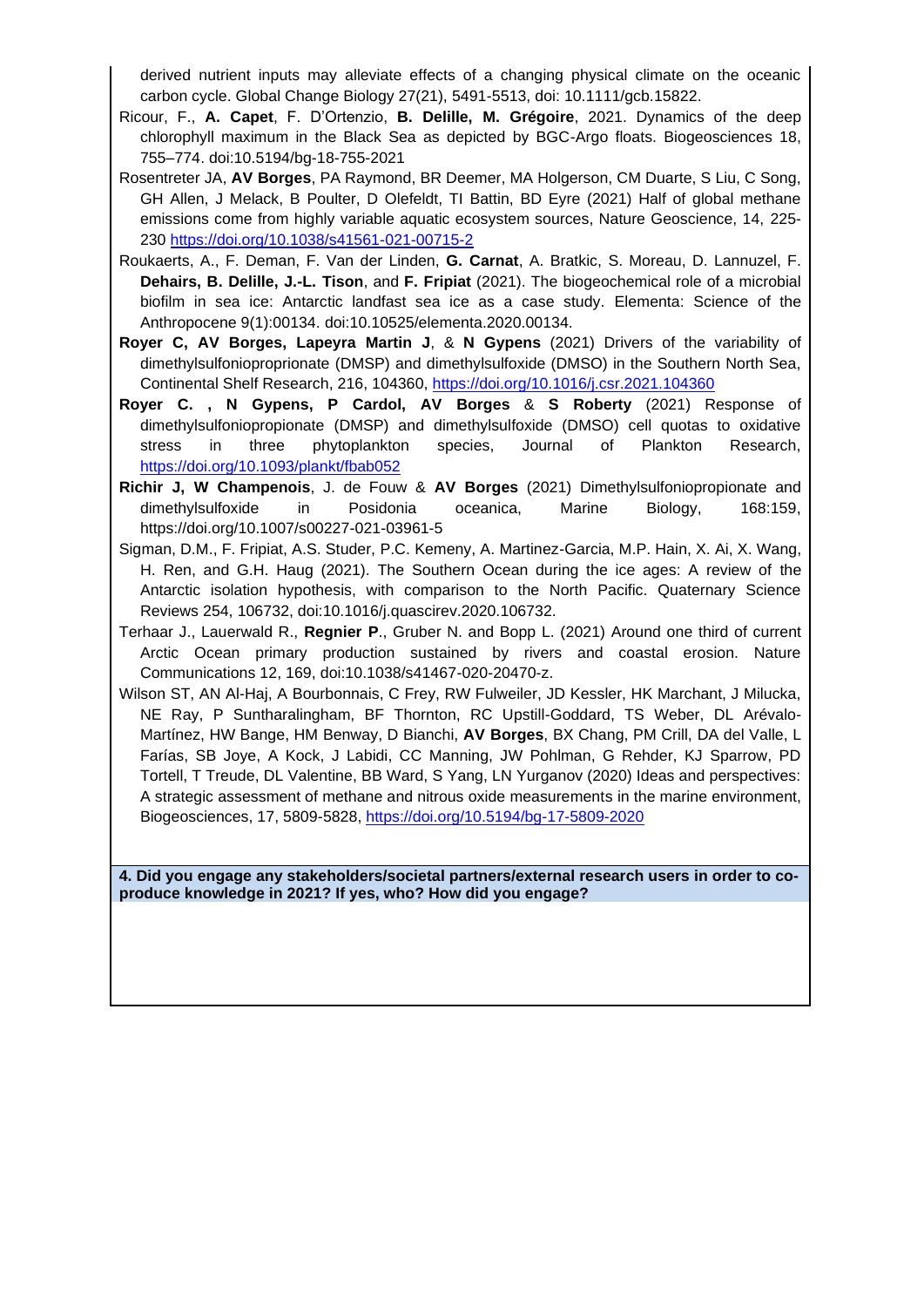| PART 2 - Planned activities for 2022 and 2023                                                                                                                                                                                                                                                                                                                                                                                                                                                                                                                                                                                                                                                                   |
|-----------------------------------------------------------------------------------------------------------------------------------------------------------------------------------------------------------------------------------------------------------------------------------------------------------------------------------------------------------------------------------------------------------------------------------------------------------------------------------------------------------------------------------------------------------------------------------------------------------------------------------------------------------------------------------------------------------------|
| 1. Planned major national and international field studies and collaborative laboratory and<br>modelling studies (incl. all information possible, dates, locations, teams, work, etc.).                                                                                                                                                                                                                                                                                                                                                                                                                                                                                                                          |
| ECV-ice intercalibration of air-ice CO <sub>2</sub> fluxes and primary production in May 2022 in<br>$\bullet$<br>Cambridge Bay - Canada<br>POLARCHANGE cruise on the RV Hesperides led by Manuel Dall'Osto and Rafel Simó<br>$\bullet$<br>from the Institut de Ciènces del Mar/Spanish National Research Council in the northern<br>part of the Weddell Sea in January-February 2023<br>TANGO cruise led by Bruno Danis and the TANGO consortium in the West Antarctic<br>$\bullet$<br>Peninsula in February 2023 onboard the RV Australis                                                                                                                                                                      |
| 2. Events like conferences, workshops, meetings, summer schools, capacity building etc.<br>(incl. all information possible).                                                                                                                                                                                                                                                                                                                                                                                                                                                                                                                                                                                    |
| Annual BEPSII and ECV-Ice meeting (Bruno Delille and François Fripiat as co-organizer)<br>$\bullet$<br>likely in San Diego in April 2023; ECV-Ice (SCOR working group) and BEPSII (SOLAS,<br>SCAR and CLIC-supported research community)<br>BEPSII field school associated with the ECV-Ice intercalibration experiment in Cambridge<br>$\bullet$<br>Bay, May 2022<br><b>CATCH</b><br>online<br>May<br>2022<br>meeting,<br>$9 - 13$<br>$\bullet$<br>(https://www.catchscience.org/OpenScienceWorkshop)                                                                                                                                                                                                          |
| 3. Funded national and international projects/activities underway.                                                                                                                                                                                                                                                                                                                                                                                                                                                                                                                                                                                                                                              |
| Multidisciplinary drifting Observatory for the Study of Arctic Climate<br>$\bullet$<br>(MOSAiC, 2020-2021) research project funded by the F.R.S.-FNRS<br><b>Estimating Tipping points in habitability of ANtarctic benthic ecosystems</b><br>$\bullet$<br>under GIObal future climate change scenarios (TANGO, Brain project, 2021-<br>2025, funded by the Belgian Science Policy<br>SOurces and siNks of methAne and niTrous oxide in the southerN oceAn<br>$\bullet$<br>(SONATINA, 2022-2023) research project funded by the F.R.S.-FNRS<br>Budgeting source and sinks of CH4 and N2O in polar oceans (Aquatic),<br>$\bullet$<br>Bilateral collaboration with China funded by the F.R.S.-FNRS, co-coordinator |
| 4. Plans / ideas for future national or international projects, programmes, proposals, etc.<br>(please indicate the funding agencies and potential submission dates).                                                                                                                                                                                                                                                                                                                                                                                                                                                                                                                                           |
| New SCOR working group Ice2Cloudds on ": Coupling of ocean-ice-atmosphere processes<br>٠<br>from sea-ice biogeochemistry to aerosols and clouds".<br>BEPSII and CATCH communities are aiming to coordinate one (possibly several) survey in<br>$\bullet$<br>the Southern Ocean. There is a consensus that synergies between both communities are<br>critical to unlock current key questions on air-sea exchange in ice-covered areas                                                                                                                                                                                                                                                                           |
| 5. Engagements with other international projects, organisations, programmes, etc.                                                                                                                                                                                                                                                                                                                                                                                                                                                                                                                                                                                                                               |
| BEPSII (Biogeochemical Exchange Processes at the Sea ice Interfaces) joint SOLAS-<br>٠<br>CLIC-IASC-SCAR working group<br>ECVice (Essential Climate Variable for sea ice) SCOR working group<br>$\bullet$                                                                                                                                                                                                                                                                                                                                                                                                                                                                                                       |
| Ice2Cloud (Coupling of ocean-ice-atmosphere processes from sea-ice biogeochemistry to<br>aerosols and clouds) SCOR working group                                                                                                                                                                                                                                                                                                                                                                                                                                                                                                                                                                                |